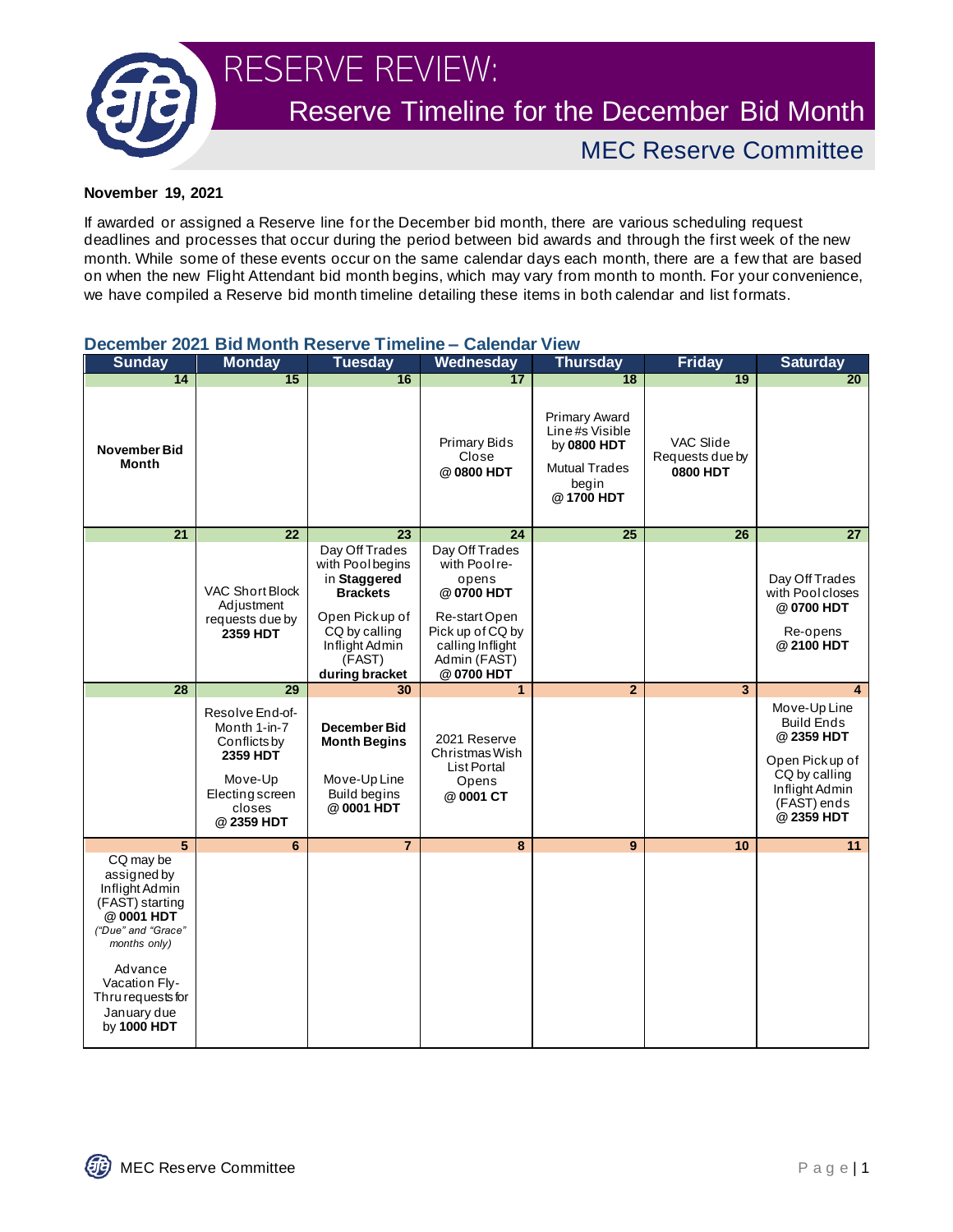## **December 2021 Bid Month Reserve Timeline – Detailed List View**

| <b>Date</b> | <b>Time</b>                                                   | <b>Event Description</b>                                                                                                                                                                                                                                                                                                                                                                                                                                                                                                                                                                                                                                                                                                                                                                                                                                                                                                                                                                                                                                                                                                            |  |  |  |  |  |
|-------------|---------------------------------------------------------------|-------------------------------------------------------------------------------------------------------------------------------------------------------------------------------------------------------------------------------------------------------------------------------------------------------------------------------------------------------------------------------------------------------------------------------------------------------------------------------------------------------------------------------------------------------------------------------------------------------------------------------------------------------------------------------------------------------------------------------------------------------------------------------------------------------------------------------------------------------------------------------------------------------------------------------------------------------------------------------------------------------------------------------------------------------------------------------------------------------------------------------------|--|--|--|--|--|
| 11/17       | <b>0800 HDT</b>                                               | <b>Primary Bids Close</b>                                                                                                                                                                                                                                                                                                                                                                                                                                                                                                                                                                                                                                                                                                                                                                                                                                                                                                                                                                                                                                                                                                           |  |  |  |  |  |
| 11/18       | <b>0800 HDT</b>                                               | <b>Primary Award Line Numbers Visible</b>                                                                                                                                                                                                                                                                                                                                                                                                                                                                                                                                                                                                                                                                                                                                                                                                                                                                                                                                                                                                                                                                                           |  |  |  |  |  |
|             | <b>1700 HDT</b>                                               | <b>Mutual Trades Begin</b>                                                                                                                                                                                                                                                                                                                                                                                                                                                                                                                                                                                                                                                                                                                                                                                                                                                                                                                                                                                                                                                                                                          |  |  |  |  |  |
| 11/19       |                                                               | Vacation Slide Requests Due                                                                                                                                                                                                                                                                                                                                                                                                                                                                                                                                                                                                                                                                                                                                                                                                                                                                                                                                                                                                                                                                                                         |  |  |  |  |  |
|             | <b>0800 HDT</b>                                               | Contract Section 12.G.3.a. provides Reserves with the ability to move a vacation<br>$\bullet$<br>up to two (2) days in either direction, provided no new legality or short blocks are<br>created.                                                                                                                                                                                                                                                                                                                                                                                                                                                                                                                                                                                                                                                                                                                                                                                                                                                                                                                                   |  |  |  |  |  |
|             |                                                               | Contract Section 12.G.3.b. provides a Reserve who is awarded a vacation that<br>$\bullet$<br>does not include any days of availability the ability to move the vacation a<br>sufficient number of days forward or backward in order to encompass the<br>nearest two (2) available Reserve days.                                                                                                                                                                                                                                                                                                                                                                                                                                                                                                                                                                                                                                                                                                                                                                                                                                     |  |  |  |  |  |
|             |                                                               | See our Reserve Lines and Vacation document for more details.                                                                                                                                                                                                                                                                                                                                                                                                                                                                                                                                                                                                                                                                                                                                                                                                                                                                                                                                                                                                                                                                       |  |  |  |  |  |
|             |                                                               | Vacation Short Block Adjustment Requests Due                                                                                                                                                                                                                                                                                                                                                                                                                                                                                                                                                                                                                                                                                                                                                                                                                                                                                                                                                                                                                                                                                        |  |  |  |  |  |
| 11/22       | 2359 HDT                                                      | Contract Section 12.C.3. provides Reserves will have a period of five (5) days to<br>$\bullet$<br>adjust their vacation or schedule to eliminate any short blocks created by the<br>vacation days, if they so choose. This may be accomplished by dropping<br>availability days, moving availability days, or moving the vacation by up to two<br>(2) days in either direction.<br>See our Reserve Lines and Vacation document for more details.                                                                                                                                                                                                                                                                                                                                                                                                                                                                                                                                                                                                                                                                                    |  |  |  |  |  |
|             | <b>Staggered</b>                                              | Reserve Day Off Trades with the Pool Begin                                                                                                                                                                                                                                                                                                                                                                                                                                                                                                                                                                                                                                                                                                                                                                                                                                                                                                                                                                                                                                                                                          |  |  |  |  |  |
|             | <b>Brackets</b><br>Open Pick-Up of CQ Training Pairings Begin |                                                                                                                                                                                                                                                                                                                                                                                                                                                                                                                                                                                                                                                                                                                                                                                                                                                                                                                                                                                                                                                                                                                                     |  |  |  |  |  |
| 11/23       | See Bid<br>Packet Cover<br>Letter                             | Reserves must contact Inflight Administration (i.e., the FAST team) at 1-800-<br>$\bullet$                                                                                                                                                                                                                                                                                                                                                                                                                                                                                                                                                                                                                                                                                                                                                                                                                                                                                                                                                                                                                                          |  |  |  |  |  |
|             |                                                               | FLT-LINE, option 4, option 2 to be scheduled on a day of Reserve availability.                                                                                                                                                                                                                                                                                                                                                                                                                                                                                                                                                                                                                                                                                                                                                                                                                                                                                                                                                                                                                                                      |  |  |  |  |  |
| 11/24       | 0700 HDT                                                      | Reserve Day Off Trades with the Pool Re-Open                                                                                                                                                                                                                                                                                                                                                                                                                                                                                                                                                                                                                                                                                                                                                                                                                                                                                                                                                                                                                                                                                        |  |  |  |  |  |
|             |                                                               | Open Pick-Up of CQ Training Pairings Re-Opens (see above)                                                                                                                                                                                                                                                                                                                                                                                                                                                                                                                                                                                                                                                                                                                                                                                                                                                                                                                                                                                                                                                                           |  |  |  |  |  |
| 11/27       | 0700 HDT                                                      | Reserve Day Off Trades with the Pool Close                                                                                                                                                                                                                                                                                                                                                                                                                                                                                                                                                                                                                                                                                                                                                                                                                                                                                                                                                                                                                                                                                          |  |  |  |  |  |
|             | <b>2100 HDT</b>                                               | Reserve Day Off Trades with the Pool Re-Opens                                                                                                                                                                                                                                                                                                                                                                                                                                                                                                                                                                                                                                                                                                                                                                                                                                                                                                                                                                                                                                                                                       |  |  |  |  |  |
| 11/29       | 2359 HDT                                                      | Deadline to Resolve End-of-Month 1-in-7 Conflicts<br>Whenever a Reserve is not scheduled with at least one (1) calendar day off at<br>$\bullet$<br>their home domicile in any consecutive seven (7) day period due to the<br>convergence of monthly schedules, Contract Sections 6.P.3. and 8.I.2. provide<br>the Flight Attendant with the ability to decide how the schedule conflict will be<br>reconciled. NOTE: If you do not contact the Crew Desk before the first day of the<br>new bid month, the 1-in-7 is considered automatically waived.<br>Please see our Transitioning to Reserve document for details.<br><b>Move-Up Electing Screen Closes</b><br>Unless otherwise selected during the Primary bidding process, all Reserves are<br>$\bullet$<br>added to the Move-Up List. Following the bid awards, Reserves may edit their<br>Move-Up elections (remove/re-add name to list, type of flying preferences,<br>protected days) using the Move-Up Electing screen in CCS until 2359 HDT on<br>the last day of the old bid month.<br>See the Reserve Survival Guide and JCBA Move-Up List Enhancement Guide for more |  |  |  |  |  |
|             |                                                               | information.                                                                                                                                                                                                                                                                                                                                                                                                                                                                                                                                                                                                                                                                                                                                                                                                                                                                                                                                                                                                                                                                                                                        |  |  |  |  |  |